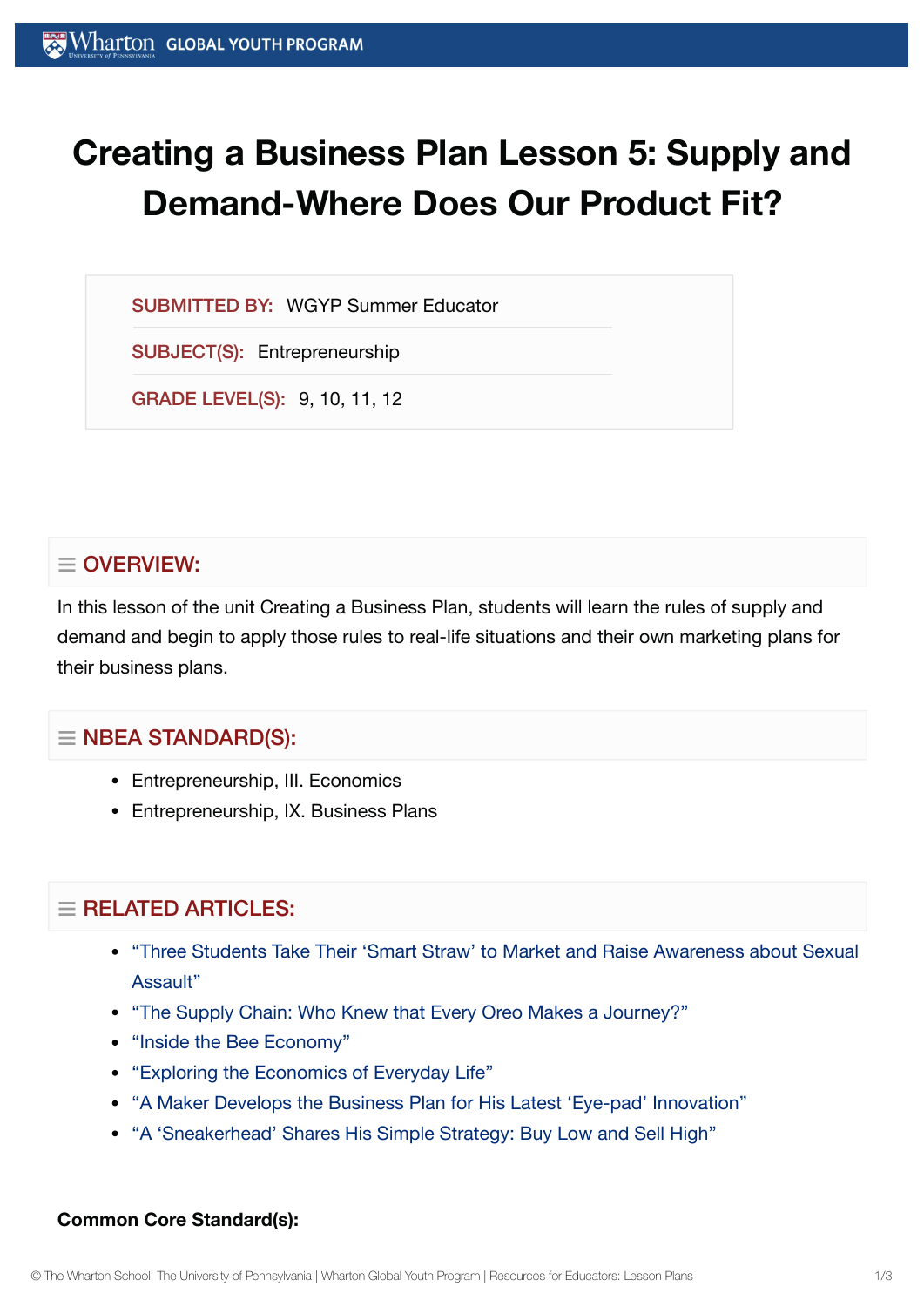CCM Standard for Statistics and Probability: interpret linear models.

**Objectives/Purposes:** In this lesson, students will learn and apply the rules of supply and demand.

#### **Other Resources/Materials:**

- Computer
- Wharton Global Youth Program Glossary Video: Supply and Demand by Professor Jerry Wind <https://globalyouth.wharton.upenn.edu/glossary/supply-and-demand/>
- PowerPoint: *Supply and Demand* (if not available use [attached](https://globalyouth.wharton.upenn.edu/wp-content/uploads/2012/01/Entrepreneurship5_BusinessPlana_slides.pdf) handout)
	- Posters/Newsprint, paper, markers, etc.

### **Activity:**

- 1. Do Now: What do you know about supply and demand? Write answers on the board. Everyone must contribute. (*5 min*)
- 2. Teacher shows the glossary video of Supply and Demand by Professor Jerry Wind [\(https://globalyouth.wharton.upenn.edu/glossary/supply-and-demand/\)](https://globalyouth.wharton.upenn.edu/glossary/supply-and-demand/). Review what Prof. Wind said and what students wrote on the board. (*5 min*)
- 3. Move into the PowerPoint. If a computer for PowerPoint is not available the teacher can use handout. (*20 min*)
	- 1. Slide 1: Introduction
	- 2. Slide 2: Go over the law of supply. Use the graph on the slide to help students understand. Answer any questions and ask students questions so they are explaining what they think it means.
	- 3. Slide 3: Go over the law of demand. Again, use the graph to illustrate the point. Have student ask questions and also ask questions to the students.
	- 4. Slide 4: Go over the relationship between supply and demand and talk about equilibrium. There is not a lot on this page, but a good amount of time should be spent having students come to the board and explain what they think it means. Have them start to analyze the graph and how it works.
	- 5. Slide 5: Moves a step further and pushes students to consider what happens if supply goes up. There are three parts to this slide. Go over each on. The more students can do the explaining the better.
	- 6. Slide 6: The next step is to ask students what happens when demand goes down and have them figure it out. Students should come to the board.